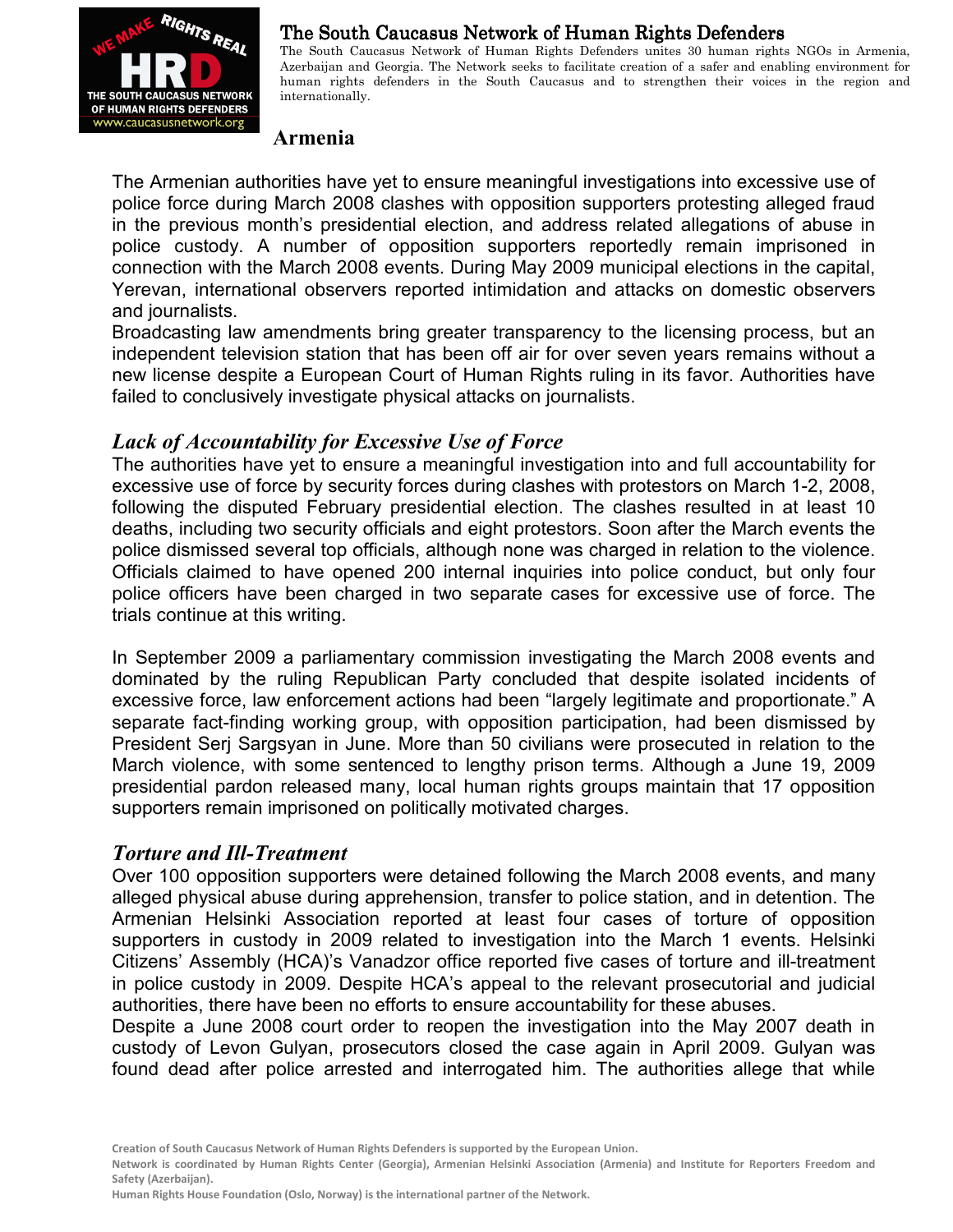being held for questioning, Gulyan jumped from a second-story window of a police station while trying to escape, a claim denied by Gulyan's relatives who believe he was tortured.

#### *Municipal Elections*

Although election observers from the Council of Europe's Congress of Local and Regional Authorities (CLRAE) stated that the May 31, 2009 Yerevan City Council elections were broadly in compliance with European standards, they also documented cases of intimidation of party proxies and domestic observers by unidentified persons. Unidentified assailants attacked opposition newspaper journalists Gohar Veziryan (*IV Estate*), Tatev Mesropyan (*Hayq*), and Marine Kharatyan (*Zhamanak*), and prevented them from accessing polling stations. The journalists complained to police, and the investigation is still ongoing.

#### *Media Freedom*

On May 6, 2009, two unknown assailants attacked Nver Mnatsakanyan, anchor for the private television station Shant, near his home after work. A week earlier, Argishti Kvirikyan, editor for the Armenia Today online news agency, was attacked in similar circumstances and hospitalized with severe injuries. On November 17, 2008, an unknown assailant attacked Edik Baghdasaryan, the editor of the online news magazine *Hetq* and chairman of the Investigative Journalists' Association. He was hospitalized with a concussion. No conclusive investigations followed any of these incidents. In April 2009 the Organization for Security and Co-operation in Europe (OSCE) representative on freedom of the media, Miklos Haraszti, urged the authorities to swiftly investigate the attacks. Despite the June 2008 decision of the European Court of Human Rights finding Armenia in violation of article 10 (freedom of expression) of the European Convention on Human Rights (ECHR) in relation to A1+, an independent television station, A1+ has not been able to resume broadcasting due to a suspension in all new licensing until digitalization of frequencies, due in 2010.

Parliament amended broadcasting laws in April 2009. The OSCE positively assessed some of the amendments, including those that ensure greater transparency regarding approval for broadcast licenses. However, it also criticized the amendments for failing to ensure political and ideological pluralism of the licensing body, the Council for Public Television and Radio, whose members are appointed by the president.

In August the authorities released Arman Babajanyan, editor of the independent newspaper *Zhamanak Yerevan*, from prison for health reasons. Babajanyan was convicted in 2006 of forging documents in order to evade compulsory military service and served most of a threeand-a-half-year sentence.

### *Freedom of Assembly*

The authorities continue to restrict freedom of assembly by frequently denying requests to hold rallies, usually on technical grounds. Out of 84 opposition requests for demonstrations and rallies, only 28 were granted. Opposition parties and some NGOs allege particular difficulties in securing meeting venues for indoor events.

In July three youth opposition activists, Tigran Arakelyan, Sahak Muradyan, and Herbert Gevorgyan, were hospitalized after plainclothes security officials attacked them in downtown Yerevan. The activists were publicizing a rally for the opposition Armenian National Congress. Arakelyan was later charged with hooliganism and grave abuse against law enforcement personnel, and remanded to two months pretrial custody, but was released in October pending trial. In September Gevorgyan was convicted of causing minor bodily injury

**Creation of South Caucasus Network of Human Rights Defenders is supported by the European Union.** 

**Network is coordinated by Human Rights Center (Georgia), Armenian Helsinki Association (Armenia) and Institute for Reporters Freedom and Safety (Azerbaijan).**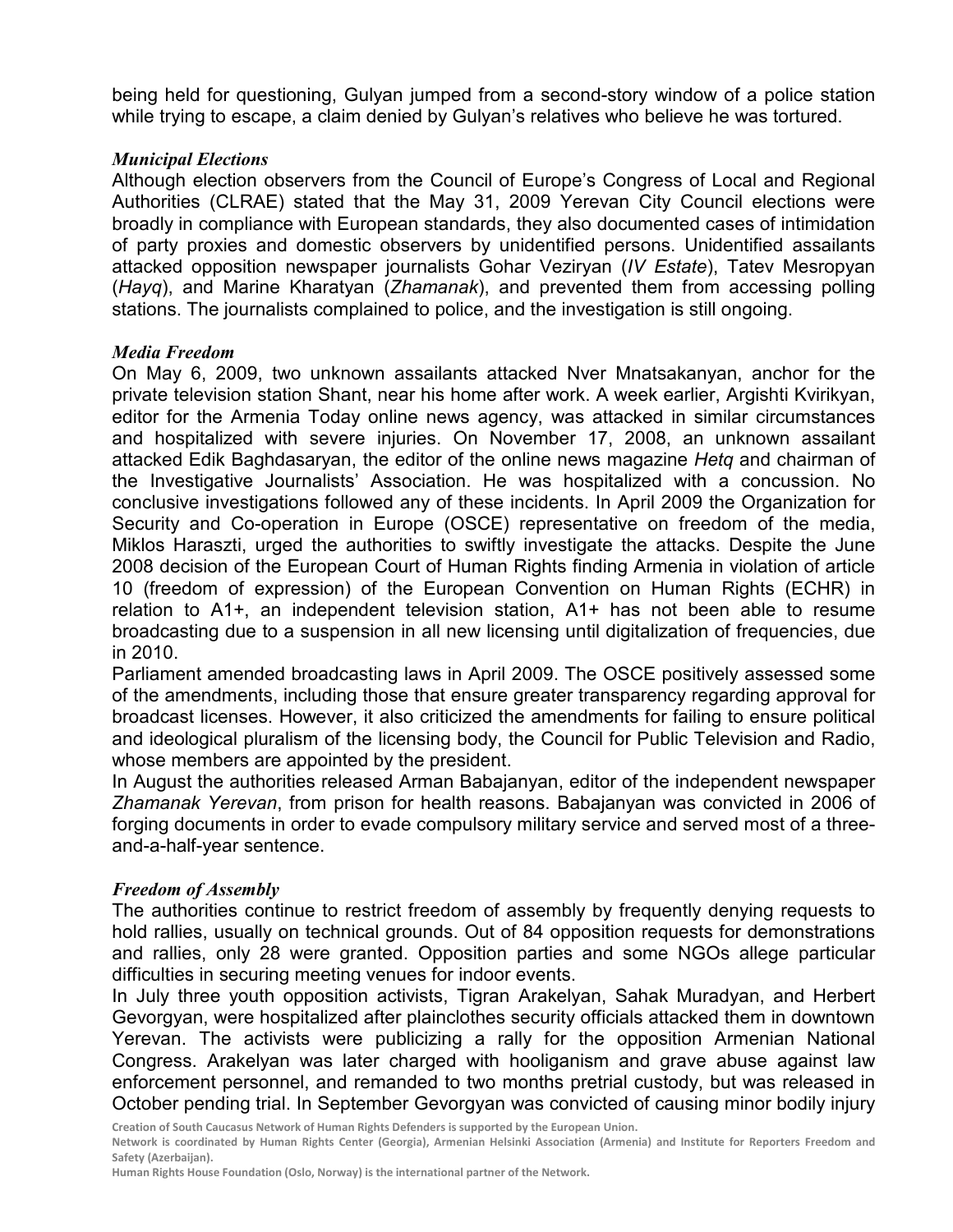and sentenced to one year in prison and fined, but amnestied. Muradyan is under investigation for hooliganism.

#### *Human Rights Defenders*

While monitoring the May Yerevan City Council elections, Arshaluys Hakobyan of the Armenian Helsinki Association was expelled from a polling station. A few days after filing a complaint about this incident with the authorities, police appeared at his home to summon him for questioning. After an argument over his signature on the summons, police arrested Hakobyan for allegedly resisting authority. Hakobyan alleges he was then beaten and illtreated in custody. Although he filed a complaint and testified to his ill-treatment during his September trial on the charge of resisting authority, the police have failed to comprehensively investigate the claim. Hakobyan remains in custody.

Mariam Sukhudyan, whose activism primarily relates to environmental concerns, in November 2008 publicized on a national television program the case of two girls who alleged sexual harassment at their Yerevan school. Police charged Sukhudyan with falsely reporting a crime. Human rights activists believe the charges are designed to intimidate Sukhidyan in retaliation for her environmental work.

The investigation into the May 2008 attack on Armenian Helsinki Association Chairman Mikael Danielyan was halted allegedly for lack of criminal intent. Danielyan was wounded when an assailant shot him from a pneumatic gun, following an argument. Danielyan's appeal against the decision to close the investigation is pending at this writing.

#### *Key International Actors*

In May 2009 Armenia and the European Union signed a Joint Declaration on Eastern Partnership. Armenia is already part of the European Neighbourhood Policy (ENP), which pledges significant financial and other assistance. The April ENP Action Plan progress report commended Armenia for certain progress, but expressed concerns about repercussions of the February 2008 presidential election. In June the Millennium Challenge Corporation (a United States government program for reducing rural poverty) decided to take US\$64 million out of an original US\$235.6 million budget for road reconstruction, citing the Armenian government's failure to meet the program's "eligibility criteria" on civil rights. The fund was originally suspended following the March 2008 events.

The Parliamentary Assembly of the Council of Europe (PACE) has adopted four resolutions on Armenia since the March 2008 events, setting concrete benchmarks for addressing human rights concerns. In its June 2009 session PACE welcomed incremental progress in meeting the benchmarks, but decided to remain seized of developments.

The Council of Europe also issued a report in September 2009 on the situation of minority languages in Armenia, in which it called upon the authorities to "develop a structured policy to make available sufficient teacher training and updated teaching materials in Assyrian, Yezidi and Kurdish at all education levels."

In December 2008 the European Court of Human Rights found Armenia in violation of article 3 (the prohibition against inhuman or degrading treatment), article 6 (the right to a fair trial), and article 2 of protocol 7 (the right to appeal) of the ECHR in relation to three participants of opposition protests following the February-March 2003 presidential election. The men were detained in cramped and unsanitary detention cells without bedding and with restricted access to toilet facilities. During their trial, the judge heard their cases only very briefly.

In its January 2009 concluding observations, the United Nations Committee on the Elimination of Discrimination against Women urged the government, among other things, to

**Creation of South Caucasus Network of Human Rights Defenders is supported by the European Union.** 

**Network is coordinated by Human Rights Center (Georgia), Armenian Helsinki Association (Armenia) and Institute for Reporters Freedom and Safety (Azerbaijan).** 

**Human Rights House Foundation (Oslo, Norway) is the international partner of the Network.**